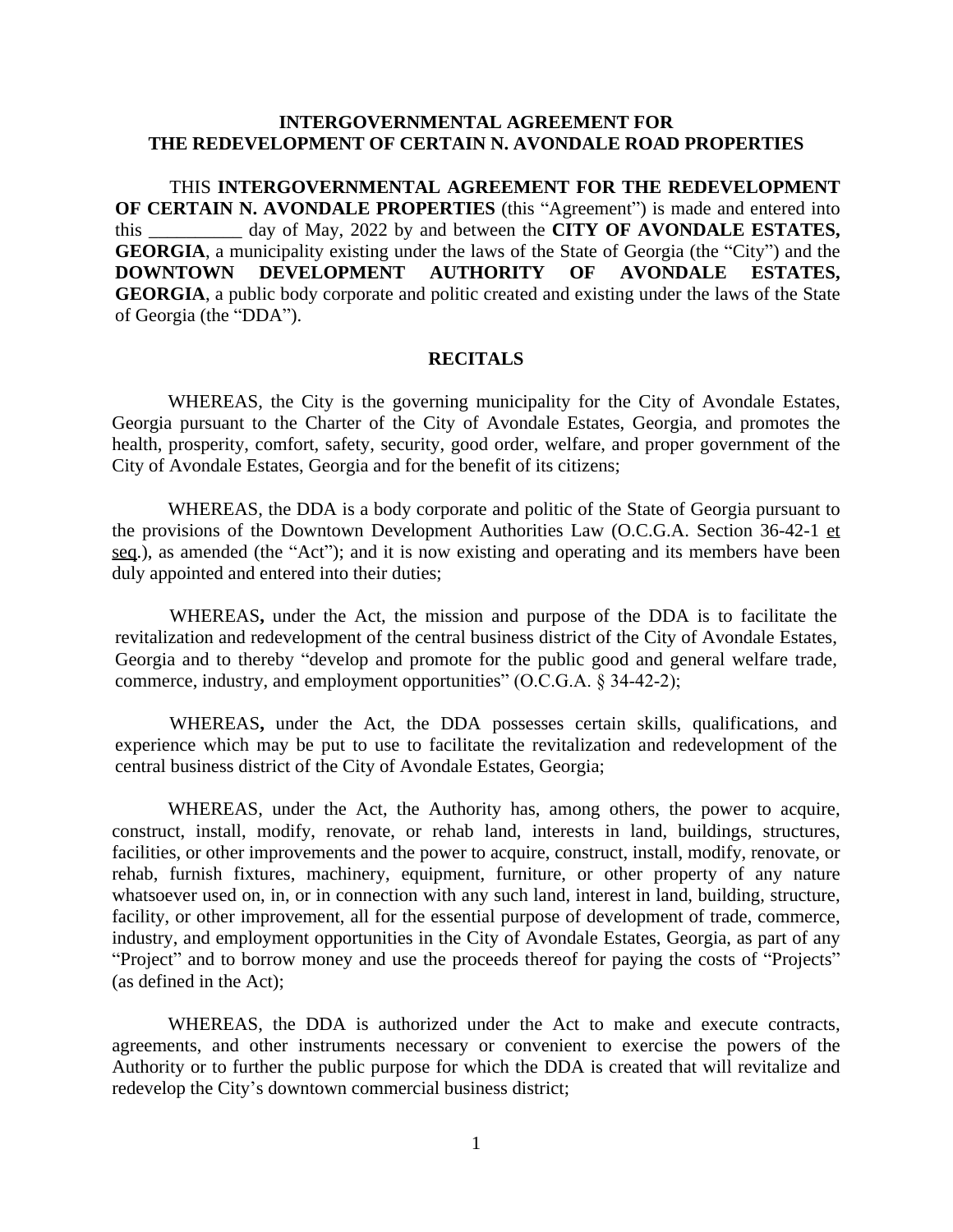WHEREAS, the DDA is authorized under the Act to finance (by loan, grant, lease, or otherwise), operate, or manage projects and to pay the cost of any project from the proceeds of the DDA or any other funds of the DDA, or from any contributions or loans by persons, corporations, partnerships, or other entities, all of which the DDA is authorized to receive, accept, and use;

WHEREAS, the DDA is authorized under the Act to extend credit or make loans to any person, corporation, partnership (whether limited or general), or other entity for the costs of any project or any part of the costs of any project, which credit or loans may be evidenced or secured by loan agreements, notes, or such other instruments;

WHEREAS, the City and DDA desire to work cooperatively to facilitate the revitalization and redevelopment of certain properties in the central business district of the City of Avondale Estates, Georgia;

WHEREAS, the City and the DDA desire to maintain a mutually beneficial, efficient and cooperative relationship that will promote economic development and the overall interests of the citizens of both jurisdictions; and

NOW, THEREFORE, in consideration of the mutual promises, covenants and understandings made in this agreement, and for other good and valuable consideration, the City and the DDA consent and agree as follows:

- 1. Town Green Mixed Use Project.
	- A. The DDA agrees to secure the development of certain portions of 64 N. Avondale Road (Tax Parcel Id No. 15 249 16 008), 68 N. Avondale Road (Tax Parcel Id No. 15 249 16 002), and 70 N. Avondale Road (Tax Parcel Id No. 15 249 16 001) for the Town Green Mixed Use Market development (the "Mixed Use Property") as a multi-tenanted ground level neighborhood restaurant and retail row along and facing N. Avondale Road connecting downtown with existing pedestrian energy and targeted to chef-driven full-service restaurants and catalytic destination local retail with complimentary second-floor office uses (the "Town Green Mixed Use Project").
	- B. The City and DDA agree that the Town Green Mixed Use Project shall consist of a minimum of 21,000 sq. ft., including multiple independent restaurants with extensive outdoor dining, sundry retail, and offices uses.
	- C. The City and DDA agree that the Town Green Mixed Use Project shall include public restroom facilities adequate to serve the uses of the Town Green Park and accessible to the public without entering any private business or facility. These public restroom facilities shall be open to the public at all times that the Town Green Park is open to the public. The DDA agrees to and shall maintain these public restroom facilities in a clean and sanitary condition and in good working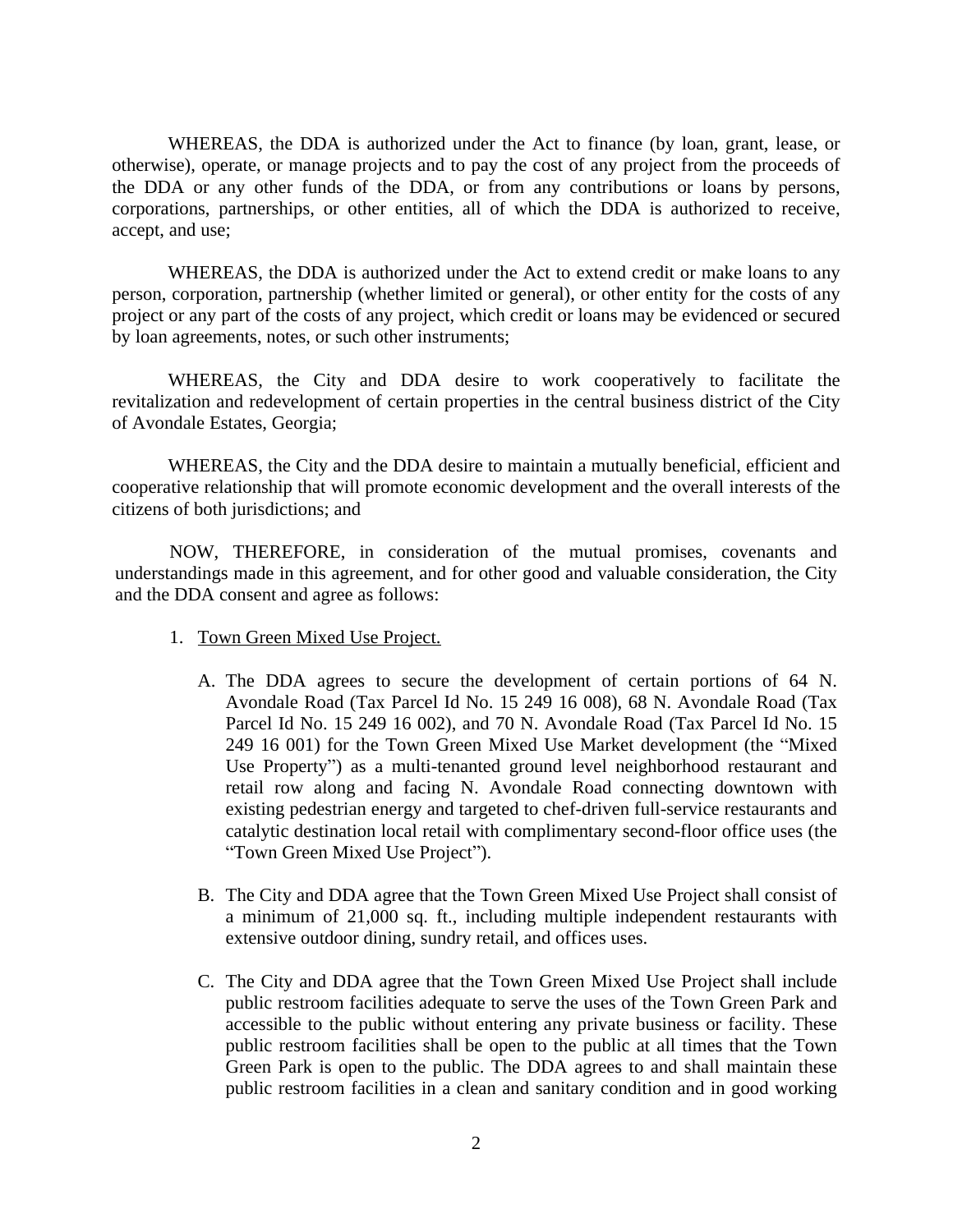condition at all times.

- D. The City and DDA agree that the Town Green Mixed Use Project shall be consistent with this Agreement and subject to all applicable provisions of the Avondale Estates Zoning Ordinance, Sec. 21-1.1.1 et seq.; Recommended Storefront Design Guidelines attached hereto and incorporated herein as Exhibit A; and, Prohibited Use Restrictions attached hereto and incorporated herein as Exhibit B.
- E. The DDA shall identify, select, and enter into such agreement(s) as may be necessary with a developer to implement the Town Green Mixed Use Project consistent with this Agreement.
- F. In exchange for the payment, covenants and agreements of the DDA as set forth herein, the City agrees to convey and quitclaim ownership and title in and to the Mixed Use Property to the DDA.
- 2. Town Green Townhome Project.
	- A. The DDA agrees to secure the development of certain portions of 90 N. Avondale Road (Tax Parcel Id No. 15 249 15 009), 88 N. Avondale Road (Tax Parcel Id No. 15 249 15 010), 84 N. Avondale Road (Tax Parcel Id No. 15 249 15 007), 4 Lake Street (Tax Parcel Id No. 15 249 15 005), and 6 Lake Street (Tax Parcel Id No. 15 249 15 004) to be verified by a survey (the "Townhome Property") as a live-work residential townhome community development (the "Townhome Project").
	- B. The City and DDA agree that the Townhome Project shall consist of a minimum of 11 live-work residential townhomes each consisting of a minimum of 2500 sq. ft.
	- C. The City and DDA agree that the Townhome Project shall be consistent with this Agreement and subject to all applicable provisions of the Avondale Estates Zoning Ordinance, Sec. 21-1.1.1 et seq.; Recommended Storefront Design Guidelines attached hereto and incorporated herein as Exhibit A; and, Prohibited Use Restrictions attached hereto and incorporated herein as Exhibit B.
	- D. The DDA shall identify, select, and enter into such agreements as may be necessary with a developer to implement the Townhome Project consistent with this Agreement.
	- E. In exchange for the payment, covenants and agreements of the DDA as set forth herein, the City agrees to convey and quitclaim ownership and title in and to the portions of the Townhome Property that it owns and holds title in to the DDA.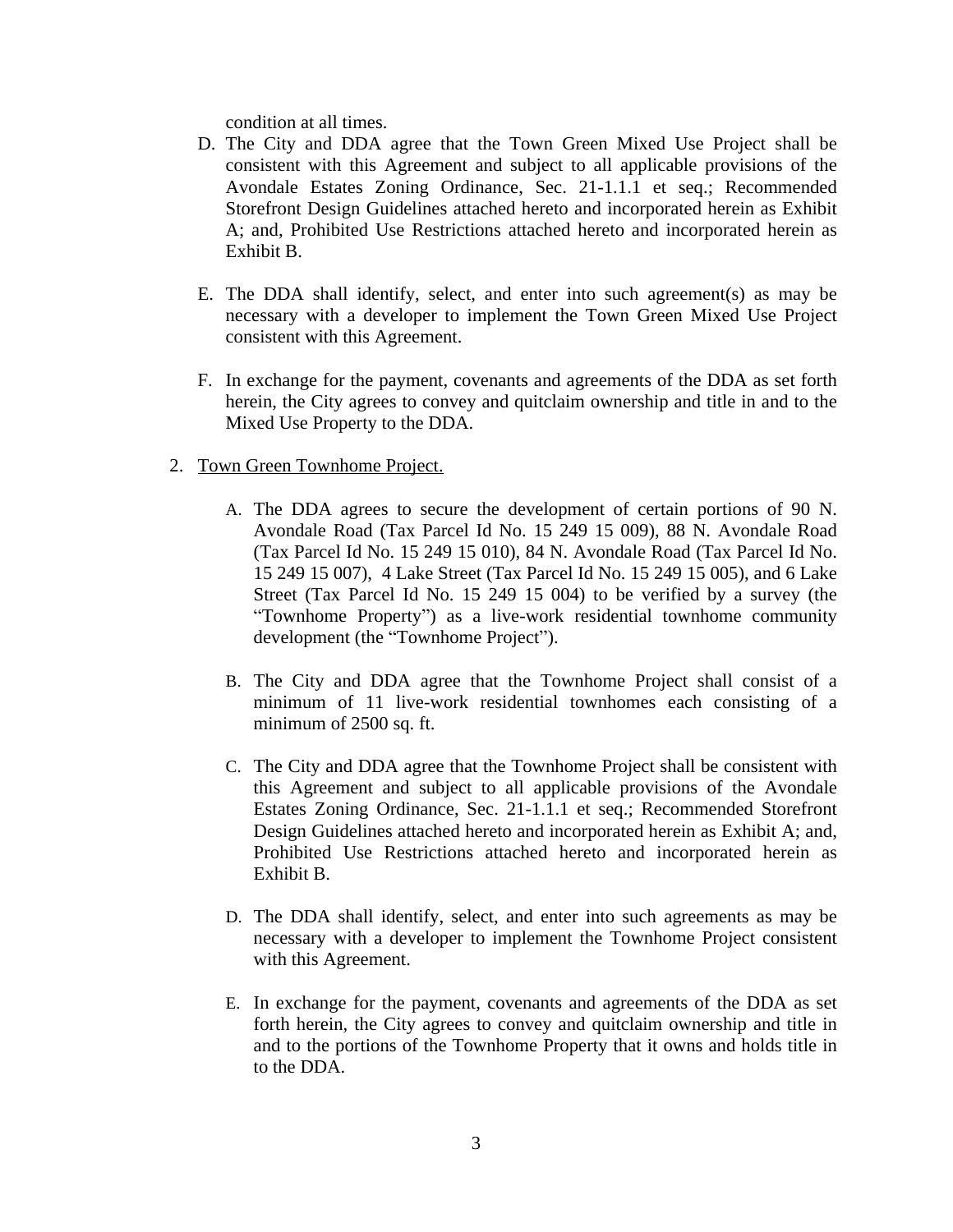- 3. Town Green Hotel and Retail Project.
	- A. The DDA agrees to secure the development of certain portions of 90 N. Avondale Road (Tax Parcel Id No. 15 249 15 009), 88 N. Avondale Road (Tax Parcel Id No. 15 249 15 010), 84 N. Avondale Road (Tax Parcel Id No. 15 249 15 007), 4 Lake Street (Tax Parcel Id No. 15 249 15 005), and 6 Lake Street (Tax Parcel Id No. 15 249 15 004) less the Townhome Property to be verified by a survey (the "Hotel & Retail Property") as a mixed-use hotel and retail project (the "Hotel & Retail Project").
	- B. The City and DDA agree that the Hotel & Retail Project shall consist of:
		- a. a full-service hotel;
		- b. roof-top event and amenity facilities;
		- c. ground floor retail; and,
		- d. a wrapped parking garage deck that will be primarily dedicated to public parking, with a limited number of spaces designated for parking in connection with certain aspects of the Town Green Mixed Use Project and Townhome Project. The DDA shall maintain such parking garage deck in good condition and keep it open to the public (except as may be necessary for maintenance or improvement) during the term of this Agreement.
	- C. The City and DDA agree that the Hotel & Retail Project shall be consistent with this Agreement and subject to all applicable provisions of the Avondale Estates Zoning Ordinance, Sec. 21-1.1.1 et seq.; Recommended Storefront Design Guidelines attached hereto and incorporated herein as Exhibit A; and, Prohibited Use Restrictions attached hereto and incorporated herein as Exhibit B.
	- D. The DDA shall identify, select, and enter into such agreement(s) as may be necessary with a developer to implement the Hotel & Retail Project consistent with this Agreement.
	- F. In exchange for the payment, covenants and agreements of the DDA as set forth herein, the City agrees to convey and quitclaim ownership and title in and to the portions of the Hotel & Retail Property that it owns and holds title in to the DDA.
- 4. Payment from DDA to City.

In consideration of the mutual covenants and promises set forth in this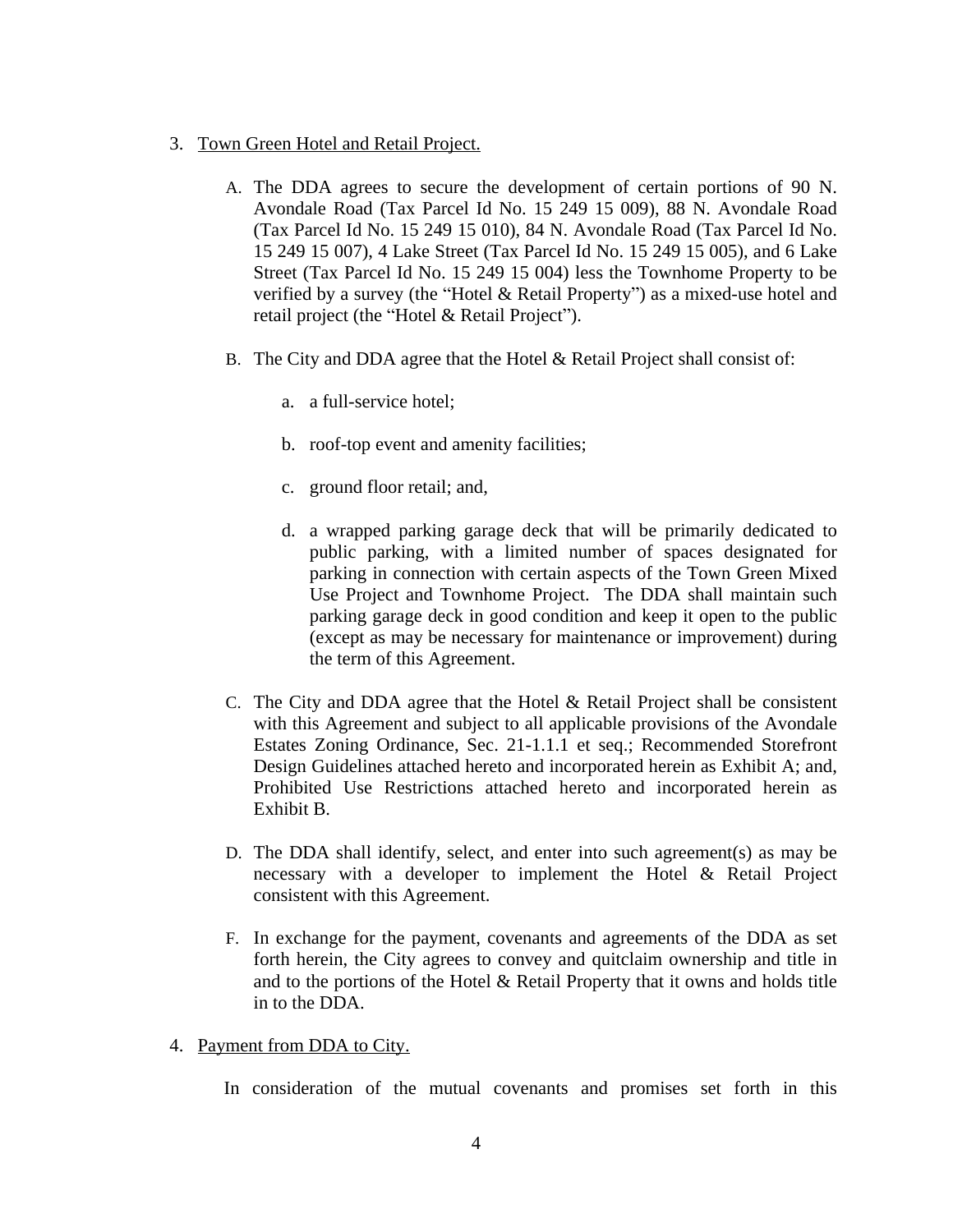Agreement, including the City's agreement to convey and quitclaim ownership and title in real property as described herein, the DDA agrees to pay to the City One Million Dollars (\$1,000,000.00) as a precondition to the City conveying said real property to the DDA as described herein.

5. Term.

This Agreement shall become effective upon its being executed by the Mayor of the City and the Chairman of the DDA, after approval by the Board of Mayor and Commissioners of the City and the Board of Directors of the DDA, respectively. This Agreement shall remain in full force and effect for Fifty (50) years from the effective date, unless modified by mutual agreement of the parties pursuant to the procedure for amendment set forth herein.

- 6. Miscellaneous.
	- A. This Agreement, including any attachments and exhibits, constitutes all of the understandings and agreements existing between the City and the DDA with respect to the subject matter identified in this agreement. Furthermore, this Agreement supersedes all prior agreements, negotiations and communications of whatever type, whether written or oral, between the parties hereto with respect to such subject matter, except as may be reflected in prior written agreements signed by both parties. No representation, written or oral, not incorporated in a mutually executed written agreement between the parties shall be binding upon the City or the DDA.
	- B. This Agreement shall not be amended or modified except by agreement in writing executed by the Mayor of the City and the Chairman of the DDA upon approval by the Board of Mayor and Commissioners of the City and the Board of Directors of the DDA, respectively.
	- C. The City and the DDA each warrant and represent that it has full and complete authority to enter into this Agreement, and each person executing this Agreement on behalf of the respective party has been fully authorized to execute this Agreement on behalf of such party and that such party is bound by the signature of such person(s). Notwithstanding the foregoing, neither the City or the DDA shall be bound under this Agreement until such time as both parties have fully executed this Agreement and this Agreement has been duly approved and authorized by all necessary and appropriate official action on the part of the City and by the governing bodies of the DDA.
	- D. This Agreement is governed by the laws of the state of Georgia without regard to conflicts of law principles thereof. Should any party institute suit concerning this Agreement, venue shall be in the Superior Court of DeKalb County, Georgia. Should any provision of this Agreement require judicial interpretation, it is agreed that the court interpreting or construing the same shall not apply a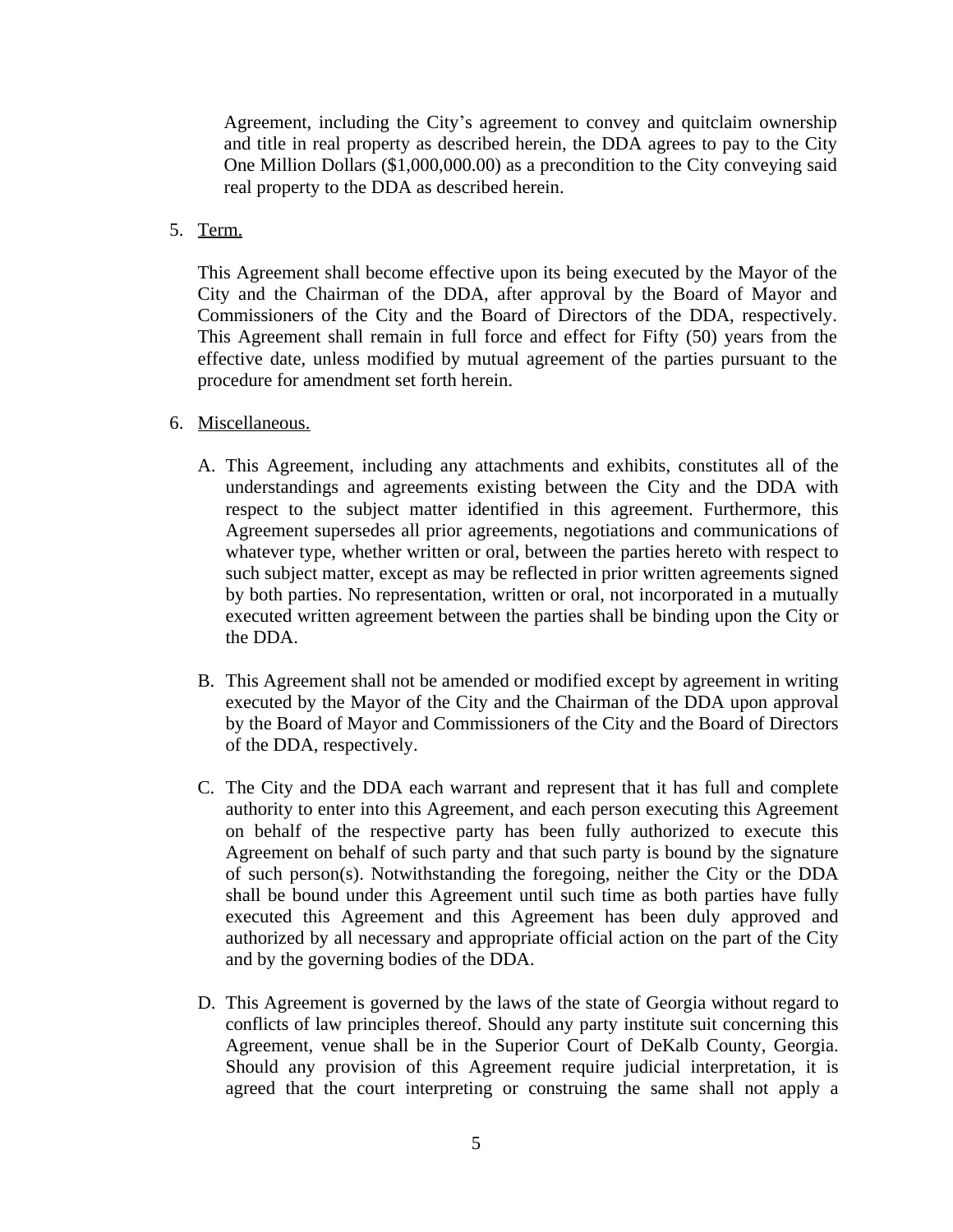presumption that the terms hereof shall be more strictly construed against one party by reason of the rule of construction that a document is to be construed more strictly against the party who itself or through its agent prepared the same, it being agreed that the agents of all parties have participated in the preparation hereof.

- E. If a court of competent jurisdiction renders any provision of this Agreement (or portion thereof) to be invalid or otherwise unenforceable, that provision or portion thereof shall be severed, and the remainder of this Agreement shall continue in full force and effect as if the invalid provision or portion thereof was not part of this Agreement. No action taken pursuant to this Agreement shall be deemed to constitute a waiver of compliance with any representation, warranty, covenant or agreement contained in this Agreement and should not operate or be construed as a waiver of any subsequent breach, whether of a similar or dissimilar nature.
- F. This Agreement shall inure to the benefit of, and be binding upon, the City and the DDA. This Agreement does not and is not intended to confer any rights or remedies upon any persons other than the City and DDA.
- G. This Agreement may be executed in several counterparts, each of which shall be an original, and all of which shall constitute but one and the same instrument.

IN WITNESS WHEREOF, the undersigned have executed this Agreement on the \_\_\_\_\_\_ day of May, 2022.

**CITY OF AVONDALE ESTATES, GEORGIA**,

\_\_\_\_\_\_\_\_\_\_\_\_\_\_\_\_\_\_\_\_\_\_\_\_\_\_\_\_\_\_\_\_\_\_\_\_\_\_\_\_\_

by its Board of Mayor and Commissioners:

Jonathan Elmore, Mayor

Attest:

\_\_\_\_\_\_\_\_\_\_\_\_\_\_\_\_\_\_\_\_\_\_\_\_\_\_\_\_\_\_\_\_ Gina Hill, City Clerk

Approved as to form:

Stephen G. Quinn, City Attorney

\_\_\_\_\_\_\_\_\_\_\_\_\_\_\_\_\_\_\_\_\_\_\_\_\_\_\_\_\_\_\_\_

*Signatures continuing on the following page*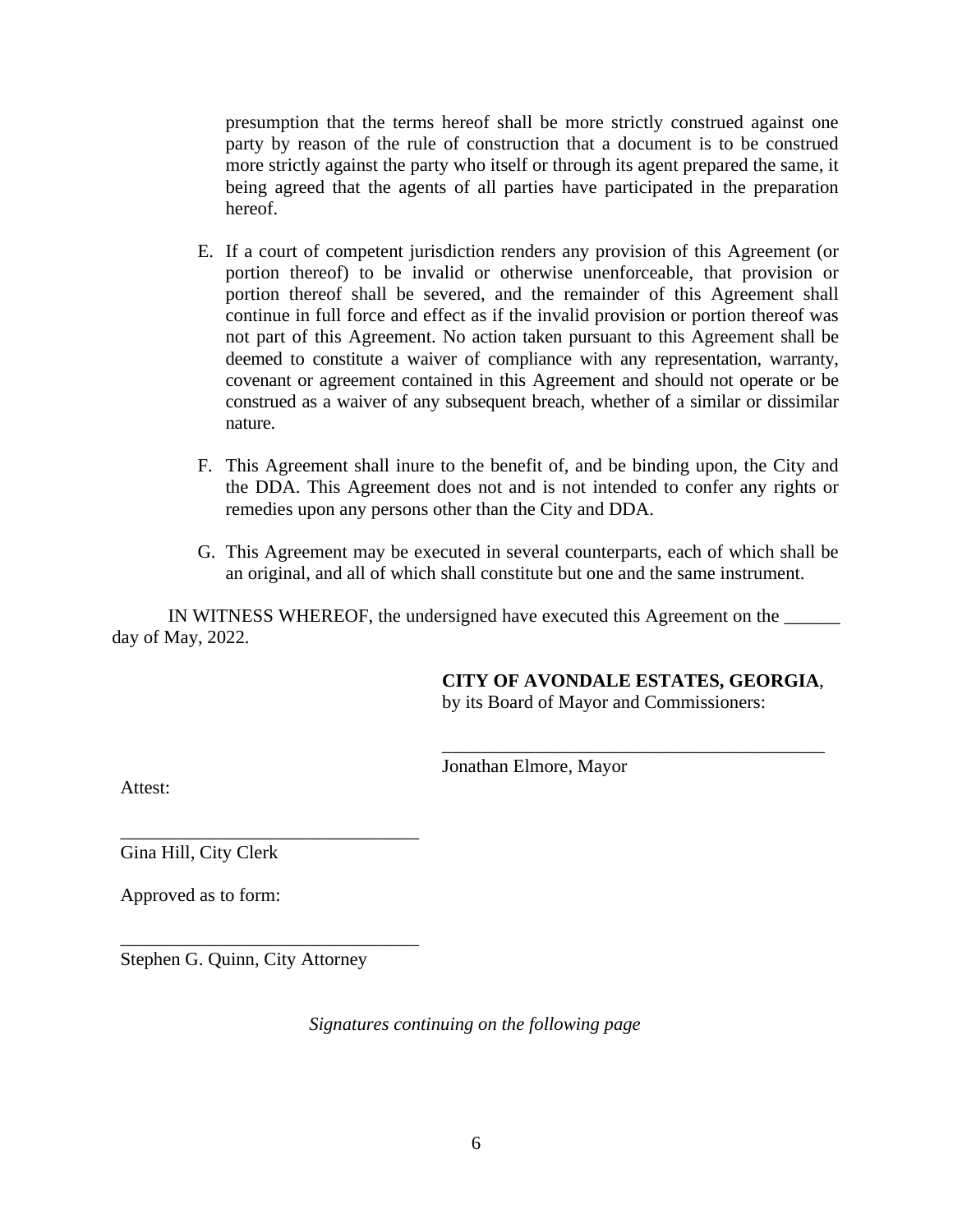# **DOWNTOWN DEVELOPMENT AUTHORITY OF AVONDALE ESTATES, GEORGIA**, by its Board of Directors:

\_\_\_\_\_\_\_\_\_\_\_\_\_\_\_\_\_\_\_\_\_\_\_\_\_\_\_\_\_\_\_\_\_\_\_\_\_\_\_\_\_

Dave Deiters, Chair

\_\_\_\_\_\_\_\_\_\_\_\_\_\_\_\_\_\_\_\_\_\_\_\_\_\_\_\_\_\_\_\_ Shannon Powell, Executive Director

Approved as to form:

Attest:

R. Kyle Williams, General Counsel

\_\_\_\_\_\_\_\_\_\_\_\_\_\_\_\_\_\_\_\_\_\_\_\_\_\_\_\_\_\_\_\_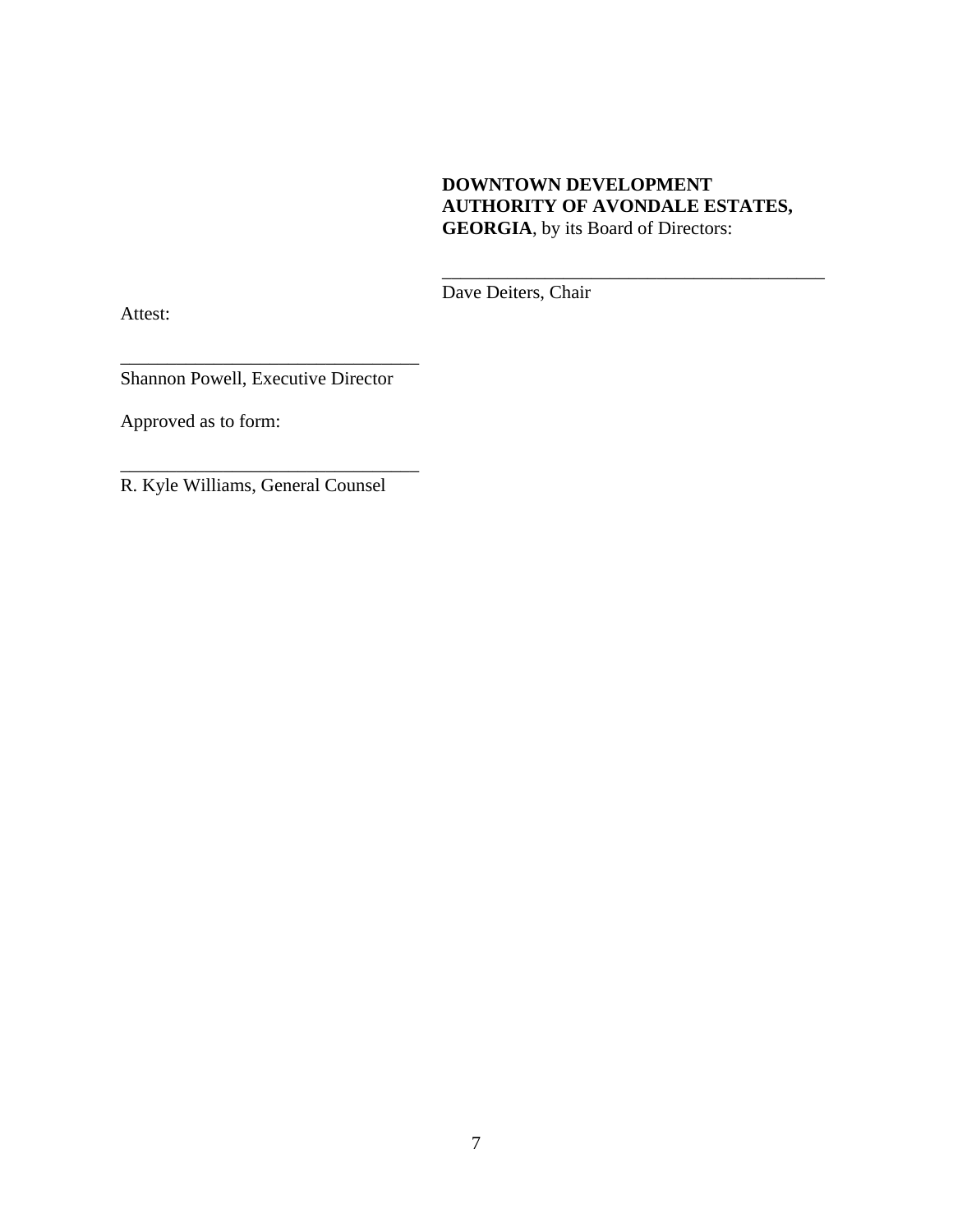## **EXHIBIT A**

#### Recommended Storefront Guidelines

The following recommended Storefront Guidelines shall govern the Town Green Mixed Use Project, Townhome Project, and Hotel & Retail Project in addition to all applicable provisions of the Avondale Estates Zoning Ordinance, Sec. 21-1.1.1 et seq.:

### **General Design**

- Avoid Monotonous design at ground level by breaking up retail bays
- Varied storefront materials are encouraged
- Storefronts should be distinctive from the floors above and allow easy transition from one retailer to another.
- Provide design flexibility for the unique branding needs of individual tenants
- The line-of-sight should be unobstructed from one retail bay to another.
- Entries should be recessed to allow doors to swing out
- Where appropriate, slide doors and windows allow for flexibility and activities may spill onto the sidewalks
- Clear glass fenestration TO allow for transparency. Minimum of 65% fenestration on street frontage
- Fenestration must have a minimum height of 10-feet and must begin at a point not higher than 35inches above the sidewalk.

#### **Awnings**

- When awnings are used, they should accept the top edge of ground floor windows and door frames
- Awnings should project no more than 6-feet from the building and mounted at least 8-feet above the sidewalk.
- Awnings should be constructed of high-quality materials; use of aluminum, vinyl, or other plastic materials is not recommended.
- Under-awning lights can be used to illuminate the sidewalk and storefront
- Internally illuminated awnings should not be used.

#### **Lighting**

- Indirect lighting is welcomed
- Floodlights and other security lighting should be hidden or shielded to avoid glare
- Decorative fixtures like sconces and facade up lighting on the storefront should be encouraged.
- Storefront displays should be well lit and stay on past store closing to activate the street.

#### **Signage**

- Custom and artistic signage are required rather than conventional acrylic and/or plastic faced signs that are internally lit
- Signage should be graphically oriented or three dimensional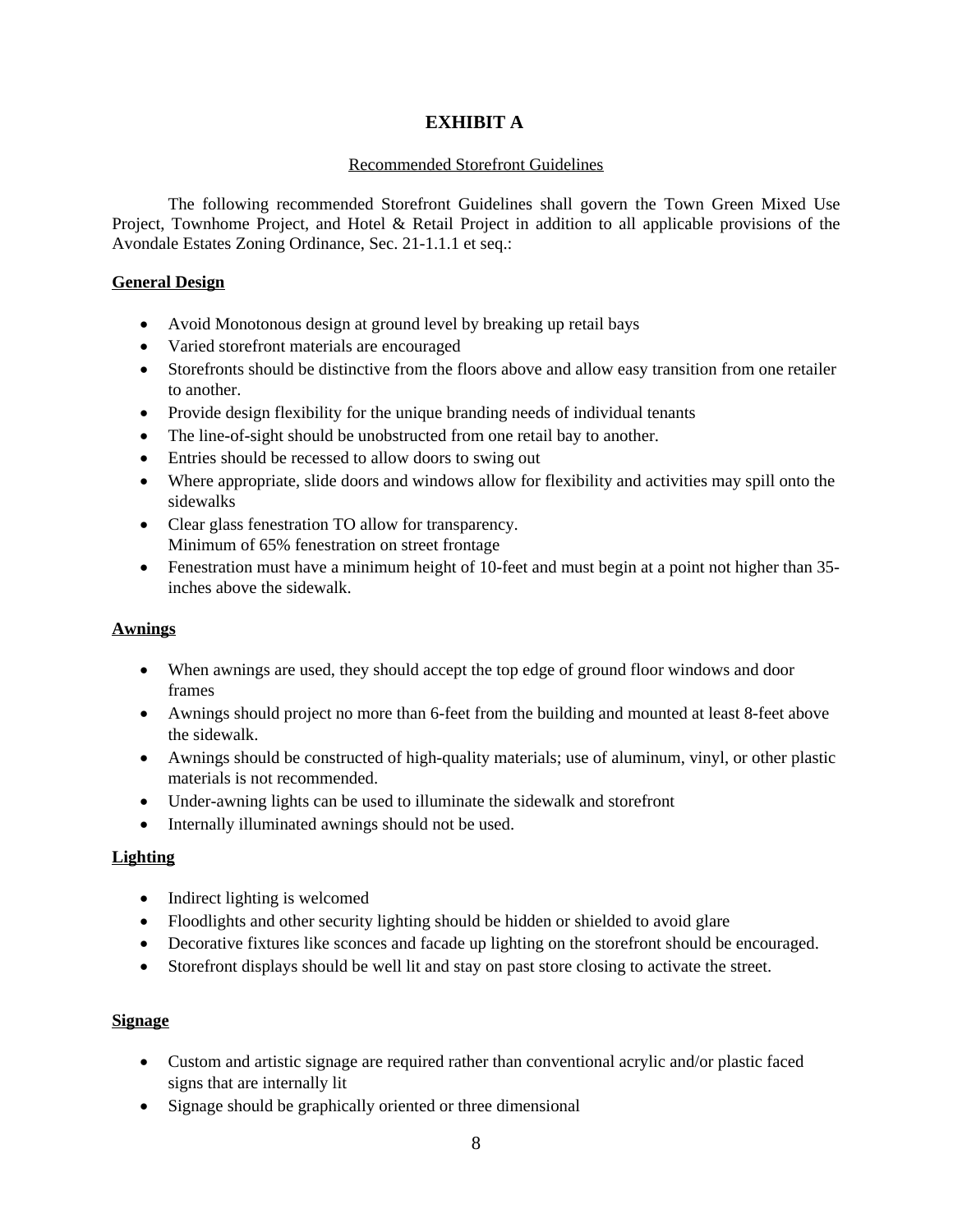- Signs should be lit with small, shielded light sources as opposed to floodlighting
- Signs should be limited in size and scale in keeping with a pedestrian environment
- The architectural elements of the façade should be considered when determining the size and location of the sign
- Signage should focus on creative under canopy signs, blade signs and window signs
- Blade signs are preferred.
- Blade signs should be mounted 8-feet above the sidewalk and hung perpendicular to the sidewalk.
	- a. Two-sided blade signs shall be permitted to be mounted perpendicular to the storefront.
		- b. No sign shall extend above the parapet wall of the storefront building.

c. Blade signs shall provide a minimum clearance of 4" between the storefront and sign face. Blade signs shall project a maximum of 48" from the storefront and shall have a maximum 44" width.

- d. 7'-6" clearance shall be provided between the baseline of any sign and the sidewalk.
- e. Blade signs shall have a maximum depth of 12" if located at a height less than 9'-0", and a maximum depth of 18" if located at 9'-0" height or higher.
- Allow chalkboard and high-design sandwich board signs.

### **Curb Appeal**

- Sidewalk merchandise displays and planting boxes are encouraged
- Tree well fencing and planting provide an opportunity to individualize ta store

#### **Window Displays**

- Window displays should be simple and easy to understand
- Keep storefronts free of windows treatments to allow unobstructed views into the store
- Keep the back of the display window open to allow the store's interior to be visible to passing people

### **Street Furniture**

- Encourage high quality movable street furniture. Approval of street requirement should be given in advance.
- Street furniture (umbrellas, tables, chairs, benches) should not be locked up at the end of the day.
- Low fencing can be sued to frame private dining space.
- Well maintained planters are encouraged.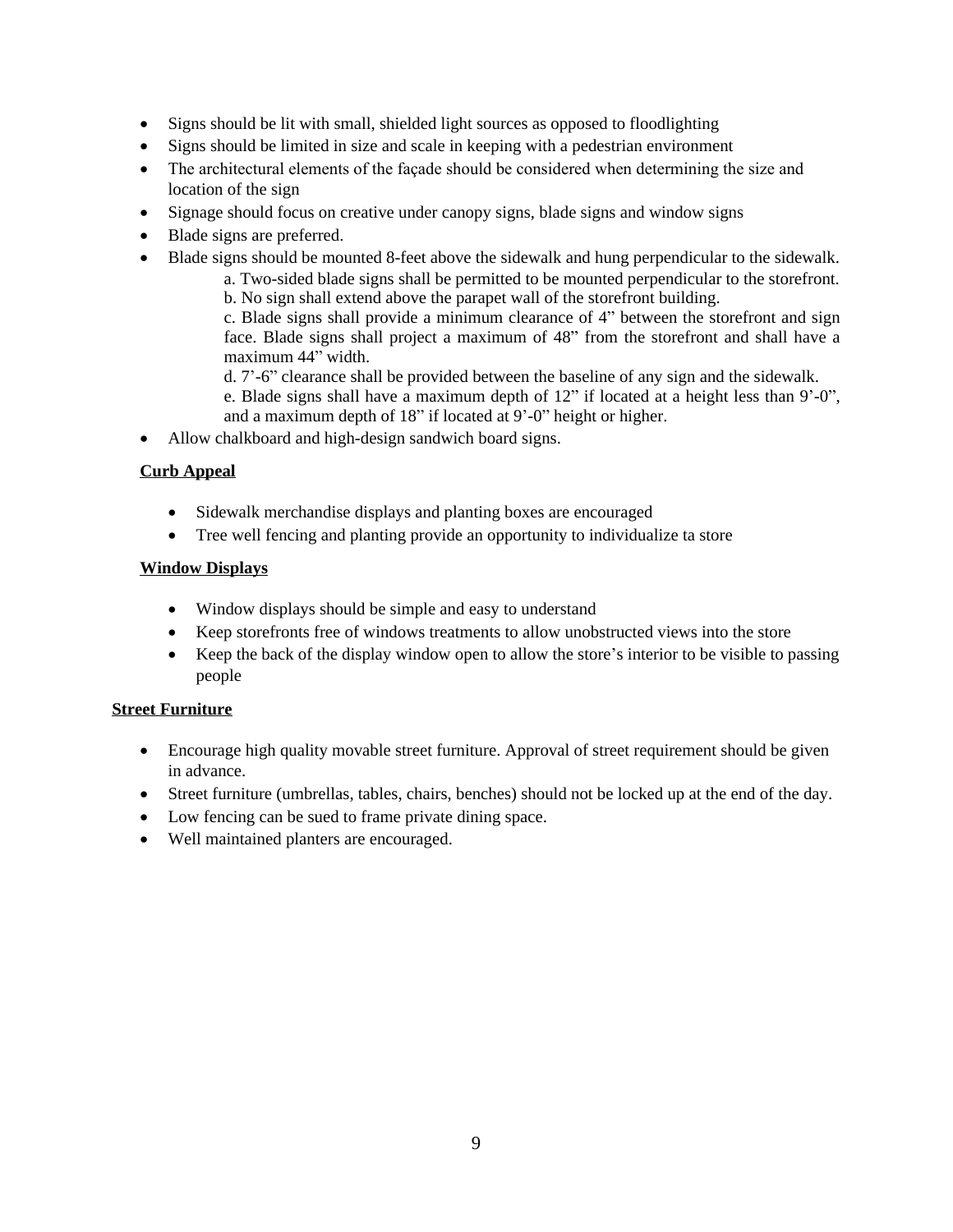#### **EXHIBIT B**

#### Prohibited Use Restrictions

The following uses are prohibited in regard to the Town Green Mixed Use Project, Townhome Project, and Hotel & Retail Project in addition to all applicable provisions of the Avondale Estates Zoning Ordinance, Sec. 21-1.1.1 et seq.:

- 1. Any "second hand" store, "surplus" store, used closing or thrift store, pawn shop, or "consignment" store;
- 2. Any retail operation in which more than twenty percent (20%) of the sales area of such operation is used for the display and/or sale of closing or goods commonly referred to as close outs, manufacturer's overruns, or excess inventory or manufacturer's seconds of imperfect merchandise;
- 3. Any "small-box discount store" conducting business operating as a Family Dollar Store, Dollar Tree, Dollar General, or similar retail store offering for sale a variety of convenience shopping goods and continuously offers the majority of items in their inventory for sale at a price lower than traditional retail stores;
- 4. Any "big-box retailer" occupying a floor area of more than five thousand (5,000) square feet;
- 5. Any bowling alley, poolhall, dance hall, or discotheque;
- 6. Any movie theater occupying a floor area of more than five thousand (5,000) square feet;
- 7. Any use which emits or results in strong or offensive odors, fumes, dust, or vapors, is a public or private nuisance, emits noise or sounds which are objectionable due to intermittence, beat, frequency, shrillness, or loudness, creates a hazardous condition, or is used, in whole or in part, for warehousing or the dumping or disposing of garbage or refuse; provided however, this subsection shall not apply to the operation of a barbeque or other open-fire pit cooking installation or restaurant;
- 8. Any operation primarily used as a storage facility and any assembling, manufacturing, distilling, refining, smelting, agricultural, or mining operations;
- 9. Any junkyard, stockyard, or any use for dumping, disposing, incineration, or reduction or garbage (exclusive of the areas specifically designated by the Design Review Committee for such purposes);
- 10. Any gasoline or service station, automobile, truck, trailer, or recreational vehicle sales, leasing, display, or body shop repair operations; provided however, this subsection shall not apply to the operation of a bicycle sales or rental shop;
- 11. Any veterinary hospital, clinic, animal raising, or boarding facility;
- 12. Any mortuary or funeral home;
- 13. Any coin-operated laundry;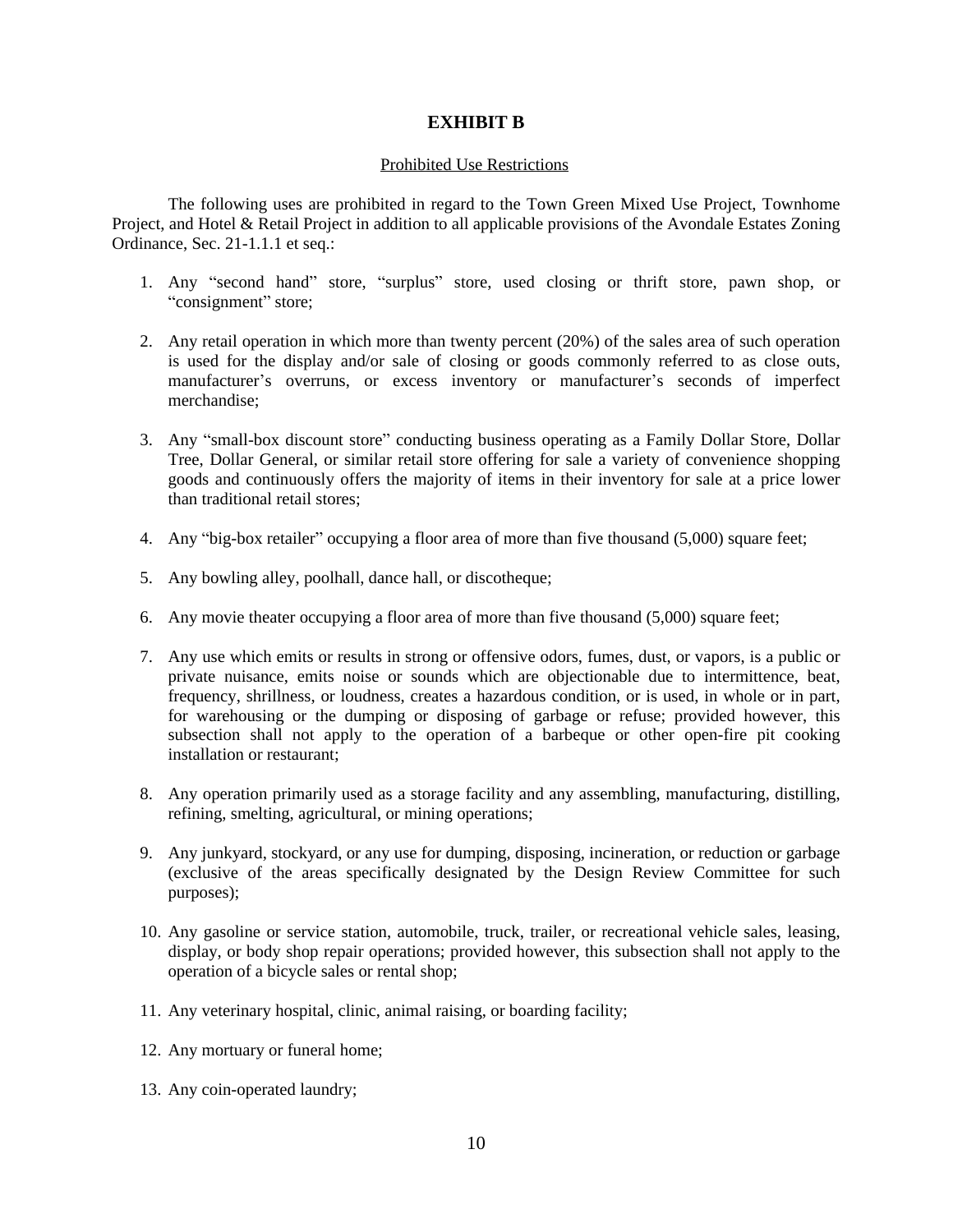- 14. Any "pornographic use," which shall include, without limitation, a store displaying for sale or exhibition books, magazines, or other publications containing any combination of photographs, drawings, or sketches of a sexual nature, which are not primarily scientific or educational, or a store offering for exhibition, sale, or rental, video implements (such as DVDs, video cassettes, or such subsequent advances in technology) or other medium capable of projection, transmitting, or reproducing, independently or in conjunction with another device machine or equipment, an image or series of images, the content of which has been rated or advertised generally as NC-17 of X or unrated by the Motion Picture Rating Declarant, or any successor thereto; provided, however, the parties hereto acknowledge and agree that the sale of books, magazines, and other publications by a retailer of the type normally associated with the sale of books, magazines, and other publications and normally located in a first-class retail center shall not be deemed a pornographic use hereunder;
- 15. Any so-called "head shop" or other establishment primarily selling or exhibiting drug-related paraphernalia, including cannabis and cannabis-derived products;
- 16. Any gambling activities, facility, or operation, including, but not limited to an off-track or sports betting parlor; table games such as black-jack or poker; slot machines; video poker-blackjack/keno/slot machines or similar devise; or bingo hall;
- 17. Any gun or ammunition shop, shooting range, or gun range;
- 18. Any tattoo or piercing parlor;
- 19. Any massage parlor or health spa;
- 20. Any carnival, amusement park, or circus;
- 21. Any amusement or video arcade;
- 22. Any car wash, gasoline station, automobile repair shop, or any business performing the service of motor vehicles, including, without limitation, any quick lube oil change service, tire center, or service station or facility;
- 23. Any dry-cleaning establishment;
- 24. Any hair or nail salon;
- 25. Any tobacco shop, smoke shop, or vape shop;
- 26. Any athletic club, fitness studio, personal training center, or gym (as a primary use);
- 27. Any club or lodge;
- 28. Any daycare or educational services;
- 29. Any place of worship;
- 30. Any bank, credit union, brokerage, or investment services;
- 31. Any medical service; and,